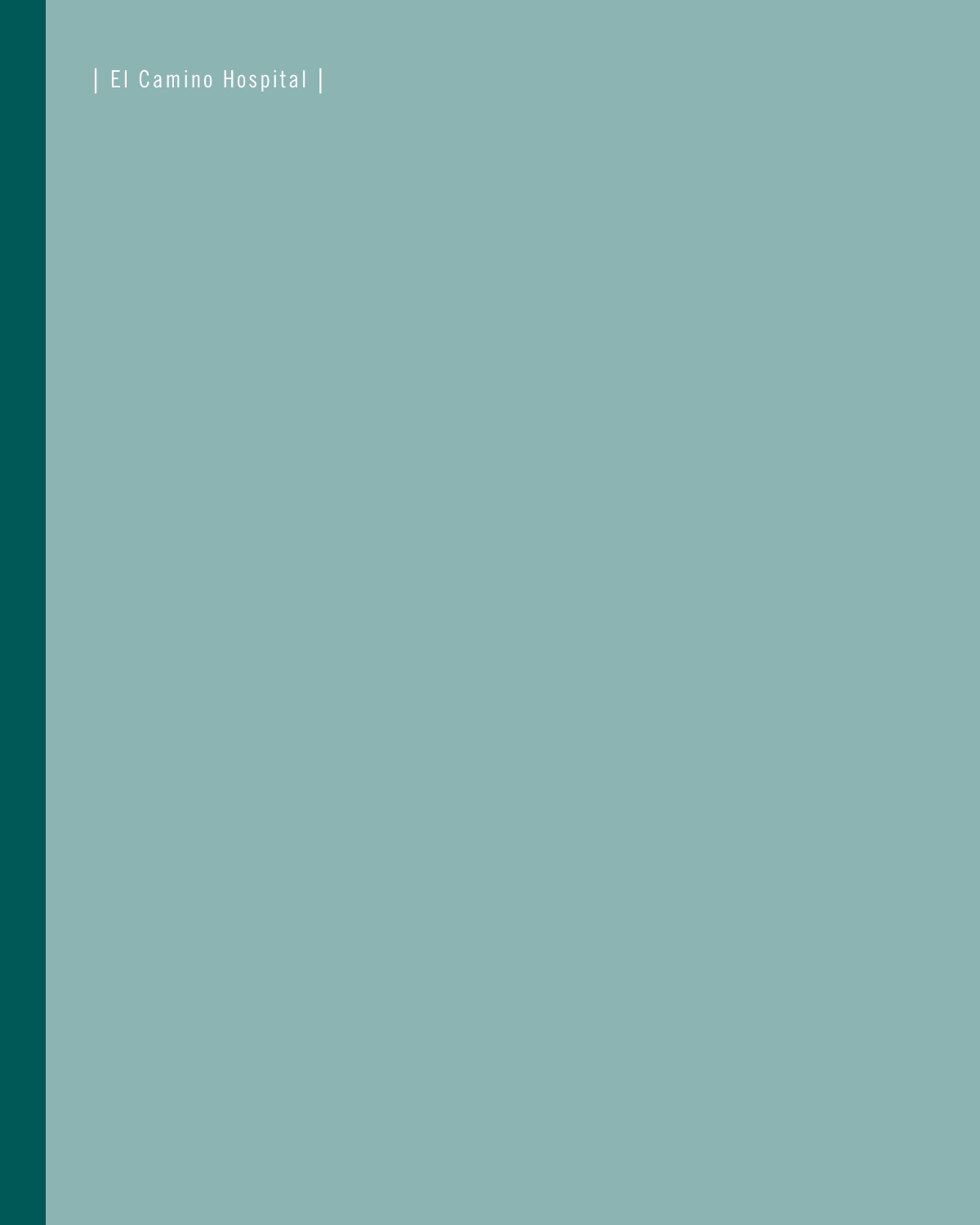#### community benefit report |

### **A message to the community**

Dear friends:

Each year at this time, El Camino Hospital provides a report to the State of California outlining the services we provide which are considered community benefit programs. As a not-for-profit organization, it is both our obligation and our commitment to use our tax-exempt status for the good of the community that supports us. That means we devote a portion of our revenue to helping people who cannot pay and who might not have ready access to services unless we provided them. We also provide financial support to programs that are necessary to maintain the quality of health care in the community.

The report, which we also make available to the community, contains a few select examples of the work we do as part of our community benefit program. We've chosen a few programs that we haven't highlighted in past reports; the full list appears on the back inside cover.

Each year when we prepare our community benefit report, we are struck anew by how much the idea of helping the community is woven throughout El Camino Hospital and its programs. We hear stories from individuals and departments about holiday gift baskets, food drives, donations to the emergency department clothes closet, spending weekends building houses for poor families, calling patients at home after their hospital stays to make sure all is well, listening to the concerns of new moms and dads and many more acts of kindness than we can list here. That's why we can say confidently that at El Camino Hospital, while community benefit has a form, structure and guidelines, it also has a heart. Caring for the community and the patients we serve is an essential value at El Camino Hospital and we're exceptionally proud of the vital role that we continue to play in our community's health.

Sincerely,

Ken Crohow

Kenneth D. Graham Chief Executive Officer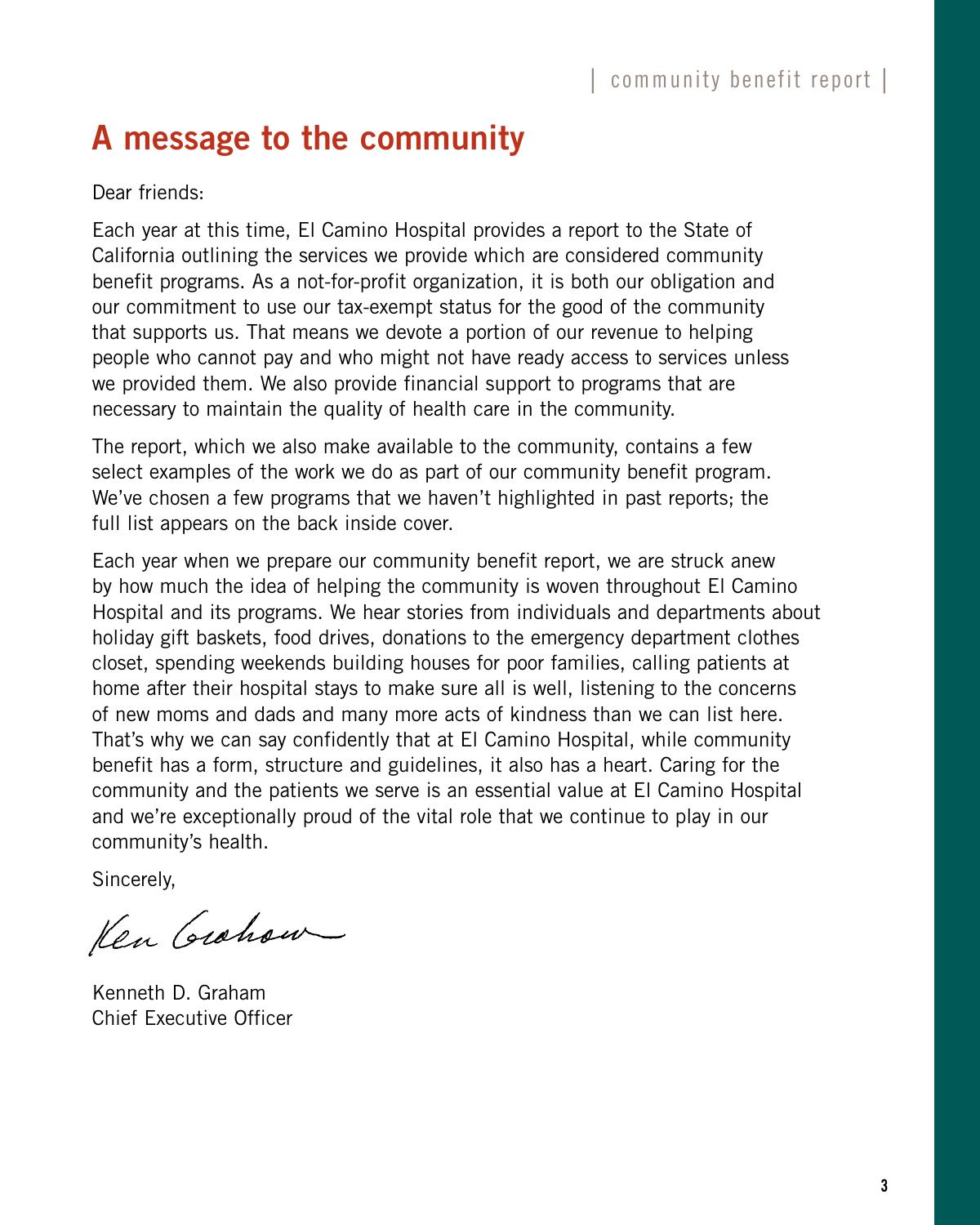### **Mission and vision**

El Camino Hospital's **MISSION** is to be an innovative, publicly accountable and locally controlled comprehensive health care organization that Cares for the sick, relieves suffering and provides quality, cost competitive services to improve the health and well being of our community.

Our vision for the future is that we will create the preferred community health care destination of Silicon Valley, focused on quality, innovation, the individualized patient experience and community accountability integrating technology and efficiency within a caring environment.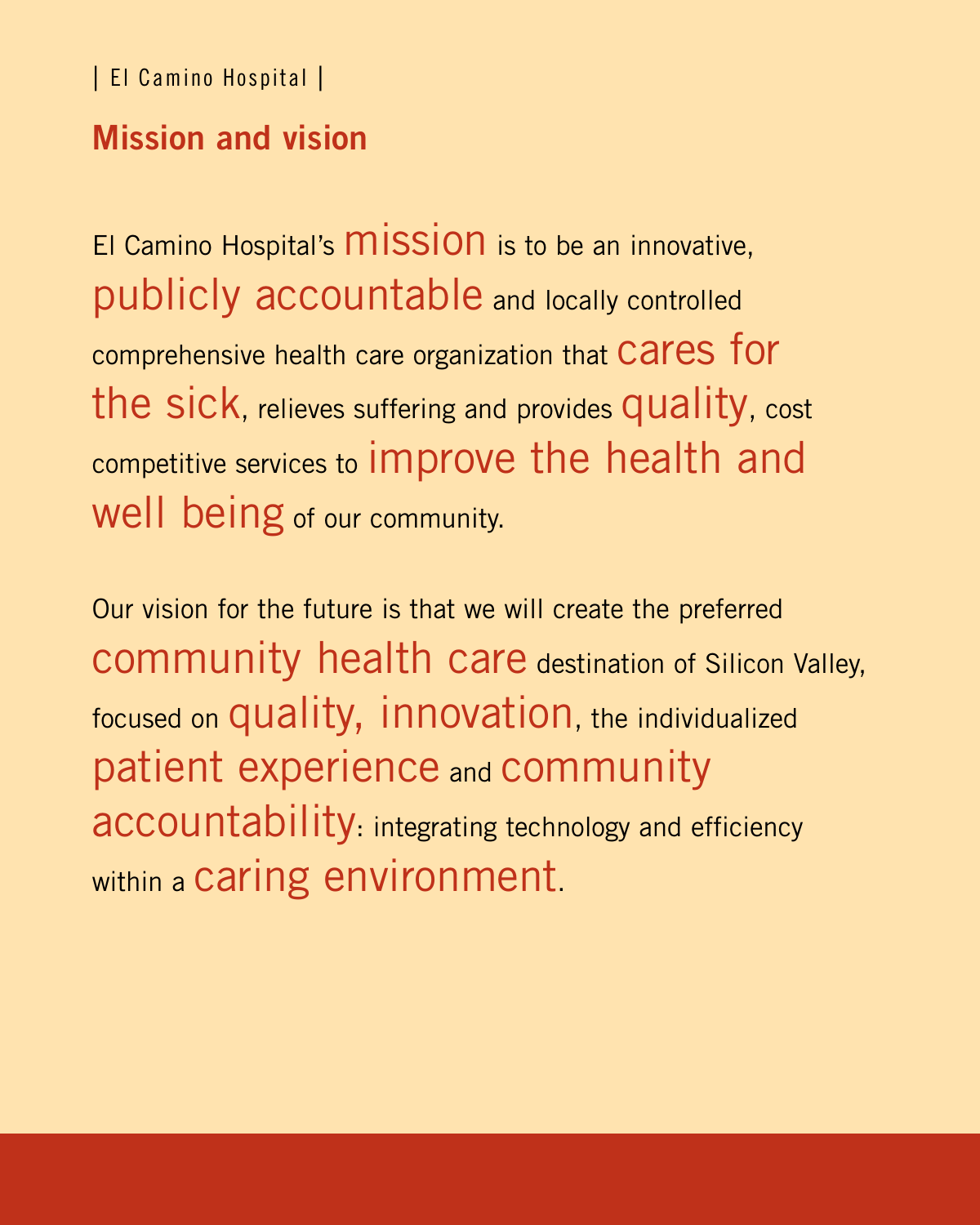### **A history of helping**

More than an obligation or a list of programs, community outreach at El Camino Hospital is an essential part of its beginnings, its history and traditions, and its identity today.

El Camino Hospital is located among communities that have prospered with the emergence and growth of Silicon Valley. Many in the community, however, still can't easily get the medical care they need because they cannot afford health insurance, are unemployed, or are frail, elderly or poor. El Camino Hospital is committed to ensuring these individuals and any others who need help, get the health care they need and deserve.

The hospital offers several valuable community programs such as the RotaCare Clinic; free immunizations for uninsured children and adults; lectures and screenings to inform people about preventing disease and managing their health.

Going beyond community programs, the hospital's generous charity care policy ensures that individuals who cannot pay for treatments and medications can still receive the care they need. For individuals without insurance or for individuals electing to pay cash, the hospital offers a 75% discount on hospital bills when paid at the time of service.

The hospital also maintains several services even at a financial loss because the community needs them — services such as the hospital's three outpatient

dialysis centers located throughout Santa Clara County; mental health services, such as a 24-hour psychiatric line; free breastfeeding services for new mothers, regardless of whether the baby was born at El Camino Hospital; nurses' and social workers' funds that can be activated with no red tape to help someone in need; scholarships for struggling students.

El Camino Hospital is proud to be a partner with this community, helping people when they need it most in ways both large and small.

#### **What is community benefit?**

Community benefit refers to programs or activities that provide treatment and/or promote health and healing as a response to identified community needs. To be considered a community benefit, a program must meet one of the following criteria:

- It doesn't cover the cost of providing care.
- It responds to needs of special populations such as persons living in poverty and other disenfranchised persons.
- It supplies services or programs that would likely be discontinued, or would need to be provided by another not-for-profit or government provider, if the decision were made on a purely financial basis.
- It responds to public health needs.
- It involves education or research that improves overall community health.

*Source: A Guide for Planning and Reporting Community Benefit, Catholic Health Association*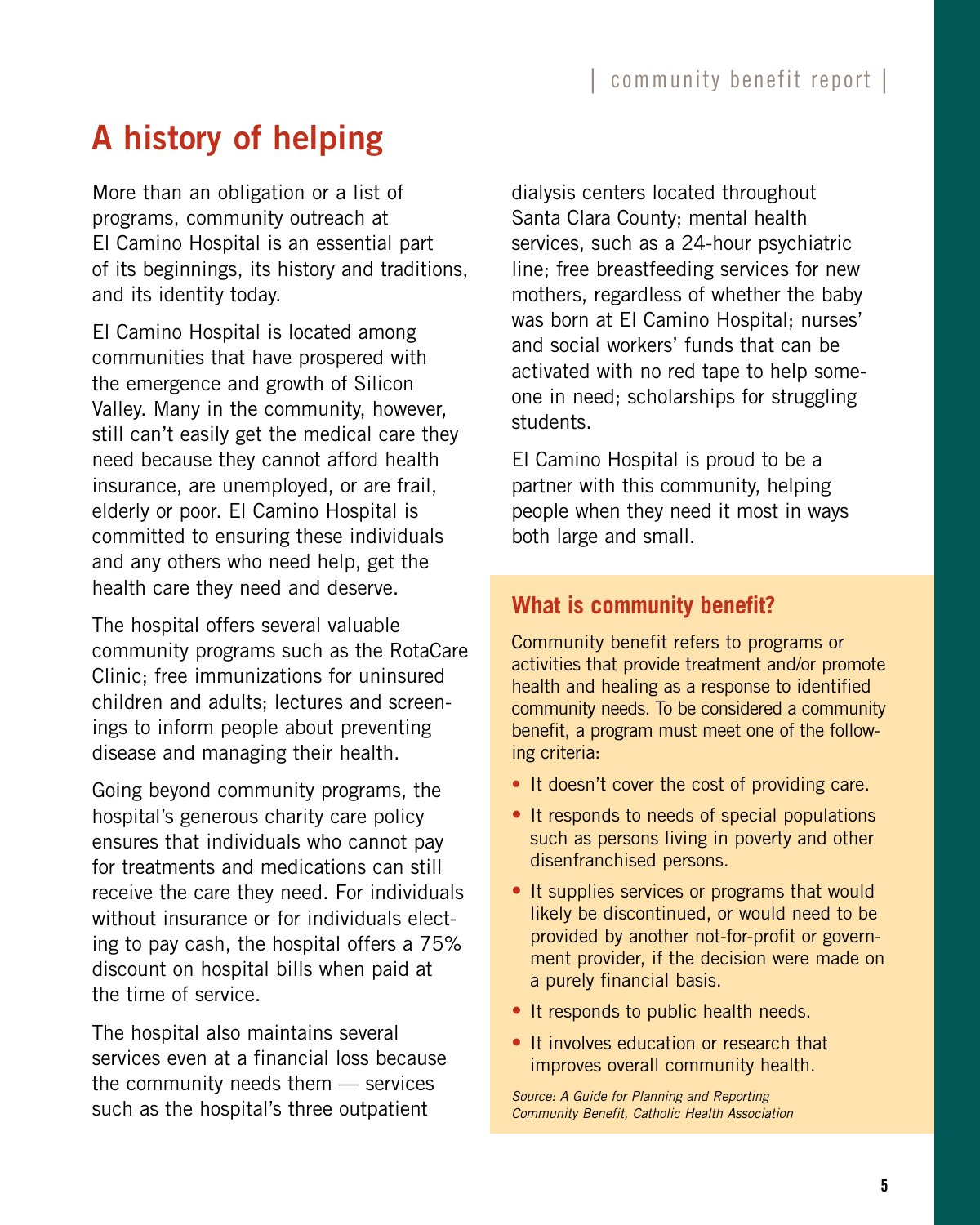### **Life goes on**

"Nothing is impossible unless you make it so," says dialysis patient David F., San Jose. David, 23, has been on dialysis since 2004, but hasn't let the four times a week treatments at El Camino Hospital's Evergreen Dialysis Center slow him down from his goals. A student at Foothill College, David is certified as a medical assistant, is well on his way to getting his EMT certification and plans to become a nurse practitioner, specializing in pediatrics. In his spare time, he tutors and works weekends at Great America doing customer service.

**"I look forward to getting a kidney transplant someday," he says, "but in the meantime, I'm not letting dialysis slow me down. You just can't let conditions like a chronic illness disable you."**



El Camino Hospital's three outpatient dialysis centers serve about 740 patients a year. As a not-for-profit community hospital, El Camino Hospital strives to meet the health needs of the community even if it means providing services at a financial loss. Because Medicare does not adequately reimburse the hospital

for the costs of the dialysis program, it is considered a subsidized service and therefore a community benefit. Other services in this category at El Camino Hospital are emergency care, subacute care and behaviorial health services as well as palliative care.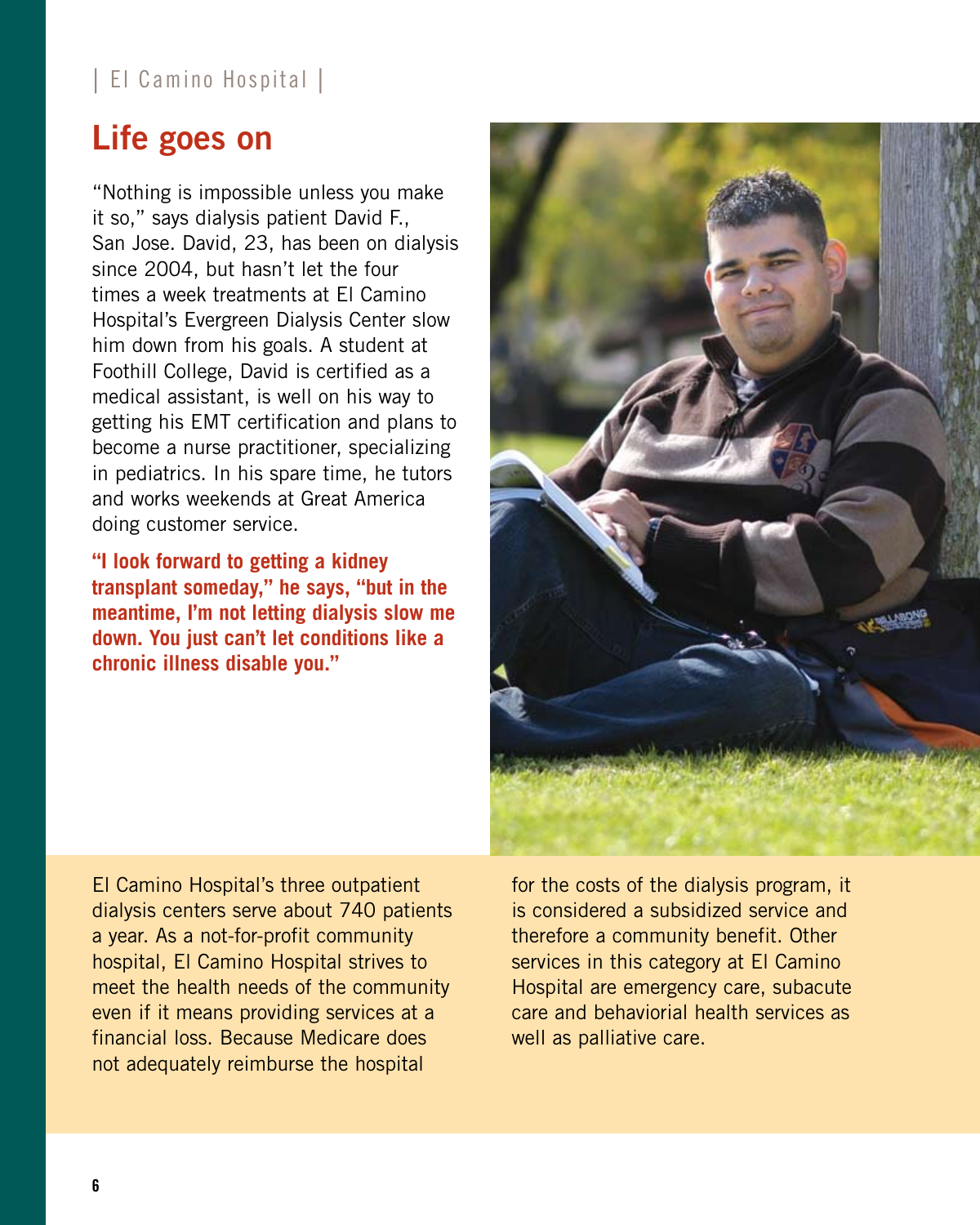Starting her dialysis treatments on September 10, 2001, Star N. felt sure the horrible events that followed one day later were a bad omen. Six years later, she tells a different story — one of success and hope. It started when a dialysis technician told her not to focus on her treatments as mandatory, even though they are, but instead to think of the daily visits as going to the health spa. "That really worked," she says. "Once done for the day, I can spend the rest of my time doing what

I want." With the encouragement of the social worker and the dialysis staff, she took advantage of an early retirement package and started taking classes at West Valley College. Since enrolling, she has secured her AA degree and is now working on her Bachelors. **"My next step is to get a kidney transplant," she says, "but while I'm waiting, I'm so thankful to be living in a time when technology can keep me not just alive, but thriving."**



 Photo above: Six years now on dialysis, Star says she's thankful for Photo left: An active student, David takes his dialysis in stride. the technology that keeps her alive and thriving.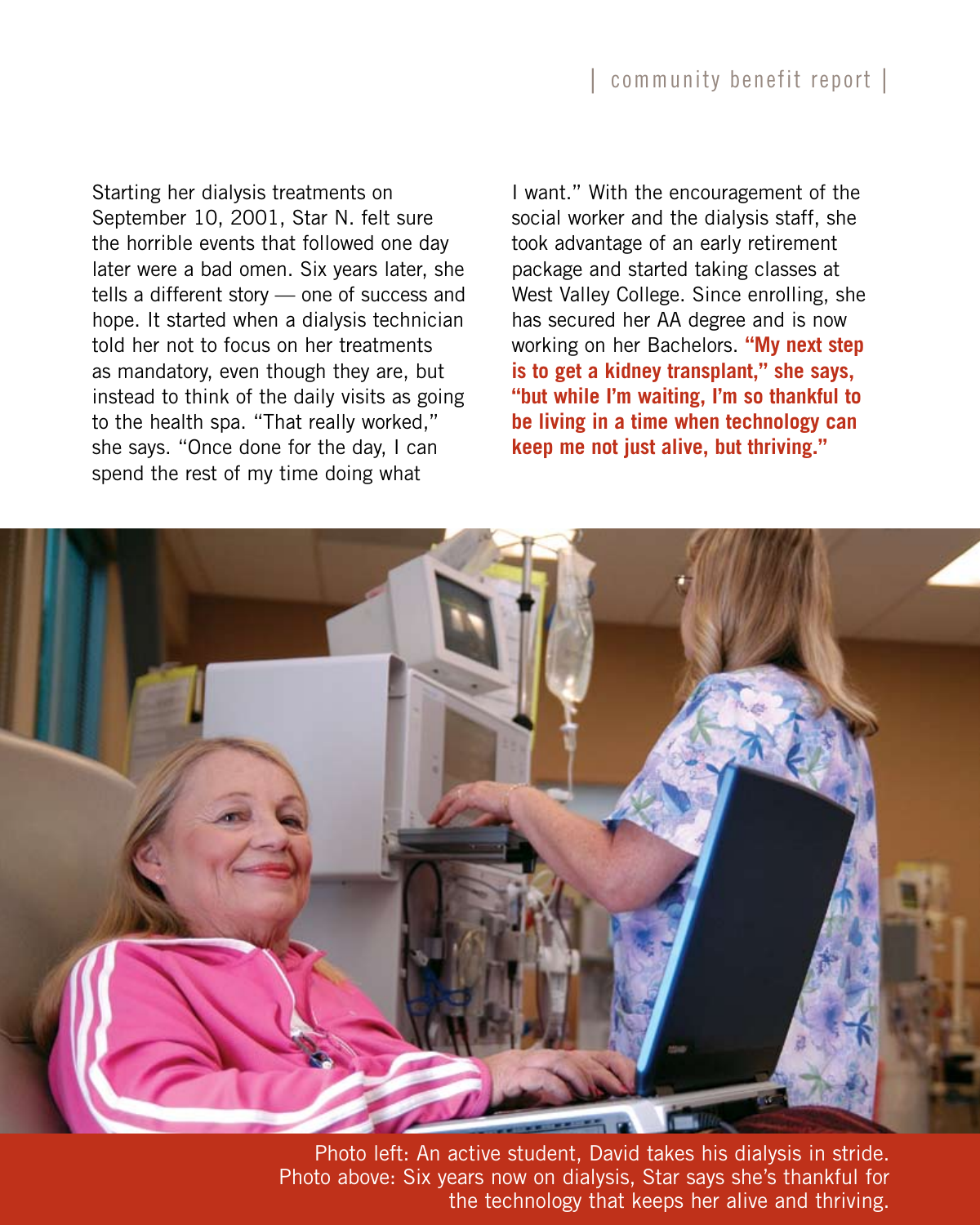### **More than a free clinic**

Four-year-old Juan came to the RotaCare Clinic for his very first physical in mid-2007. Juan and his family had moved to the United States from Mexico only four months earlier. At the clinic, new immigrant children automatically get scheduled for a lab test that screens for lead exposure. Juan's initial results came back positive. A second test showed a marked increase in Juan's lead level.

Lead poisoning is one of the most common and preventable pediatric health problems

in the United States today. Although legislation has decreased the amount of lead in gasoline, paint and metal components, lead is still present in older houses, lead-based crystal or pottery, and consumer products. Exposure to lead in the early years of life can be devastating, even resulting in coma and death. Low levels of exposure may result in reduced IQ, slowed body growth, hearing difficulties, kidney damage and behavior and attention problems.



 are a big part of the RotaCare Clinic's program. Children's physicals and regular immunizations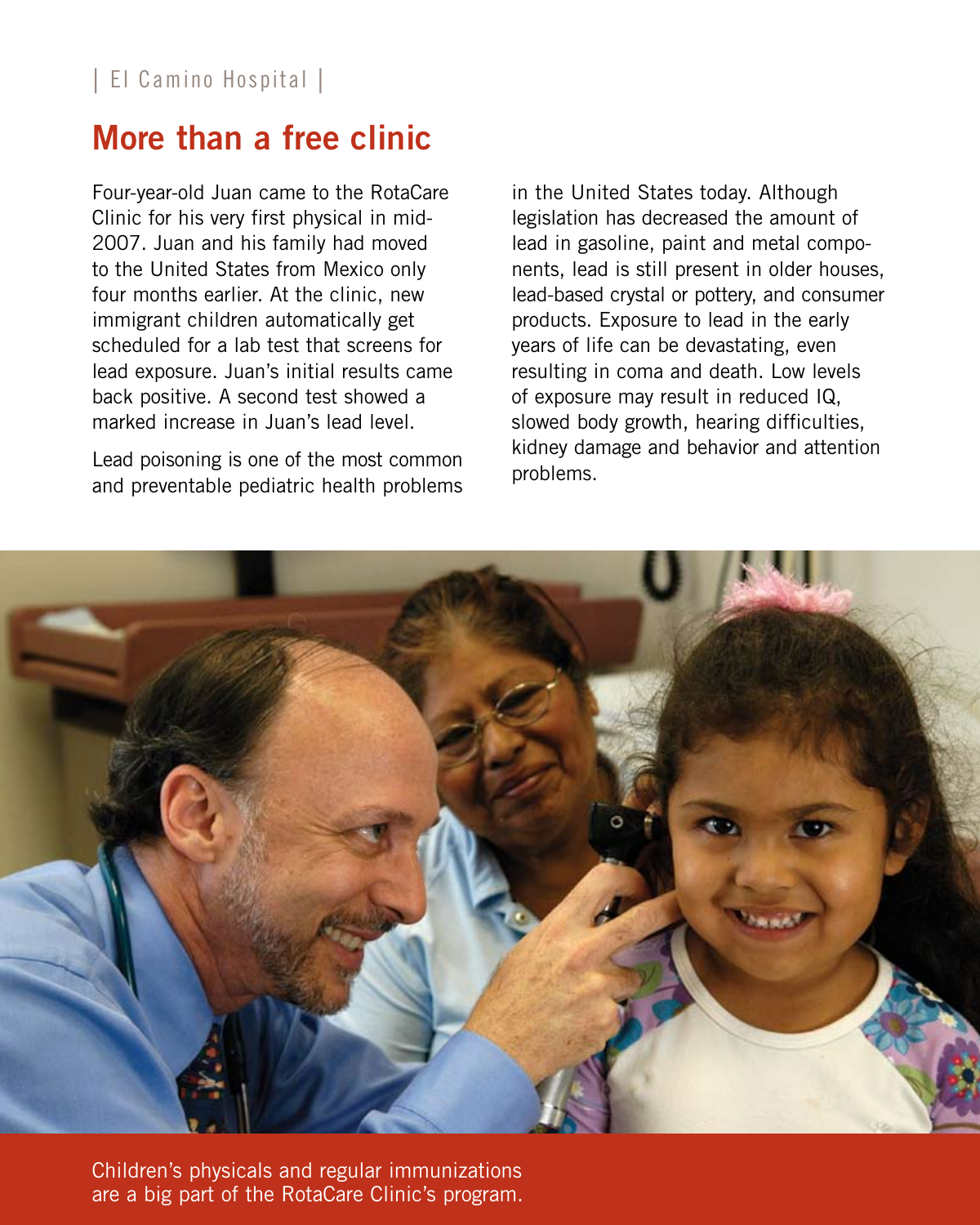Juan was one of the lucky ones. The clinic contacted the Lead Exposure Program at the Santa Clara County Health Department. Staff there made a visit to Juan's home where they located the cause of the lead poisoning — the pottery the family had brought from Mexico and was using for their daily meals. Lead exposure tests on all other members of Juan's household came out negative, except for a two-year-old sibling. Juan and his sibling receive ongoing care and testing at Valley Medical Center through the Lead Exposure Program. Neither child is expected to have any long term medical problems.

Now in its 11th year, the RotaCare Clinic at El Camino Hospital provides medical services to individuals who are uninsured or underinsured. In addition to basic care, such as an exam and medications, the clinic has expanded its services so that patients have access to a range of specialty services (see sidebar). This kind of care is especially difficult to obtain through the county health system because the system has become so impacted with people seeking care. This level of service is possible at the RotaCare Clinic because so many physicians in the community have made the commitment to volunteer service through the clinic.

#### **RotaCare Clinic services**

Episodic care **Cardiology** Children's physicals Chronic disease case management **Dermatology Gynecology** Endocrinology **Nephrology** Nutrition counseling Otolaryngology (ENT) **Orthopedics** Psychological counseling Pulmonology Rheumatology Ophthalmology/optometry

#### **Thank you to our volunteers!**

**Number:** 270 of which 91 are physicians **Type:** Physicians (primary care and specialists) Physician's assistants Nurse practitioners **Pharmacists Nurses** Medical assistants Pharmacy techs **Interpreters** Medical students Lay volunteers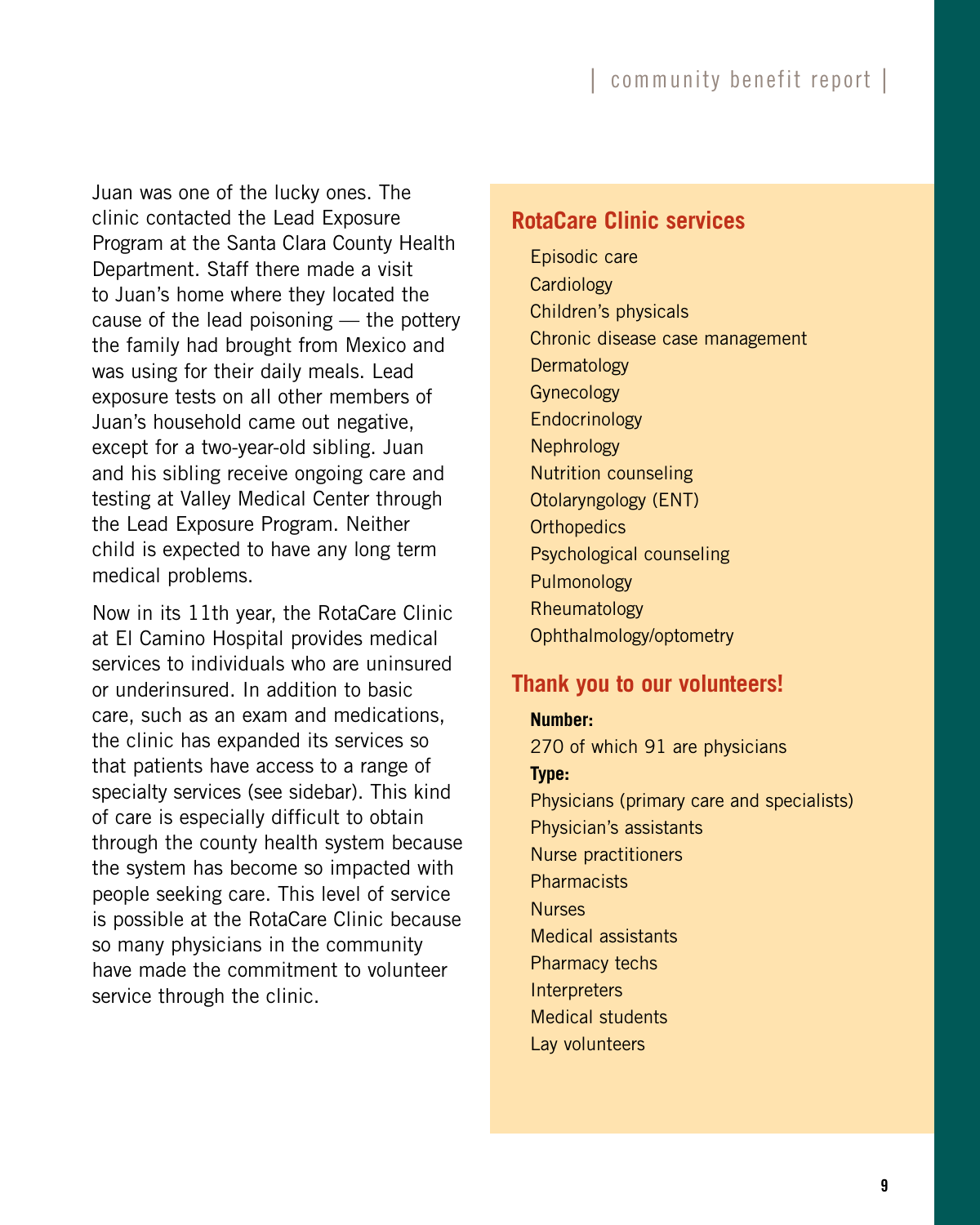### **Removing barriers to care**

In El Camino Hospital's community, no one in need should have to go without medical care.

Any individual who cannot pay the bill for emergency services or the cost of a hospital stay and who meets the hospital's guidelines for charity care, is eligible for a reduction and even the elimination of a hospital bill.

**"We are committed to letting our community know that if you are down on your luck, between jobs, or without insurance, that it's very possible that El Camino Hospital will be able to provide the care you need even if you cannot pay,"** says Grace Sanders, director of patient accounts.

The number of people who apply for financial assistance is not as high as it would be if El Camino Hospital was located in the inner city, or if it served a more transient population. Nevertheless the need is definitely real.

"Our financial counselors give information about the hospital's self pay discount and charity care policies to many, many patients. They are not all indigent. Many of the people who need financial assistance are passing through some difficult phase in their lives — they're divorced or have just lost a job. Many are contractors or otherwise self employed and have limited incomes and no health insurance.



Most come in through the emergency department," she continues. "They don't have a regular doctor and they wait as long as they can before seeking help. Many times that means more than a simple emergency visit — it turns into a lengthy and expensive hospital stay."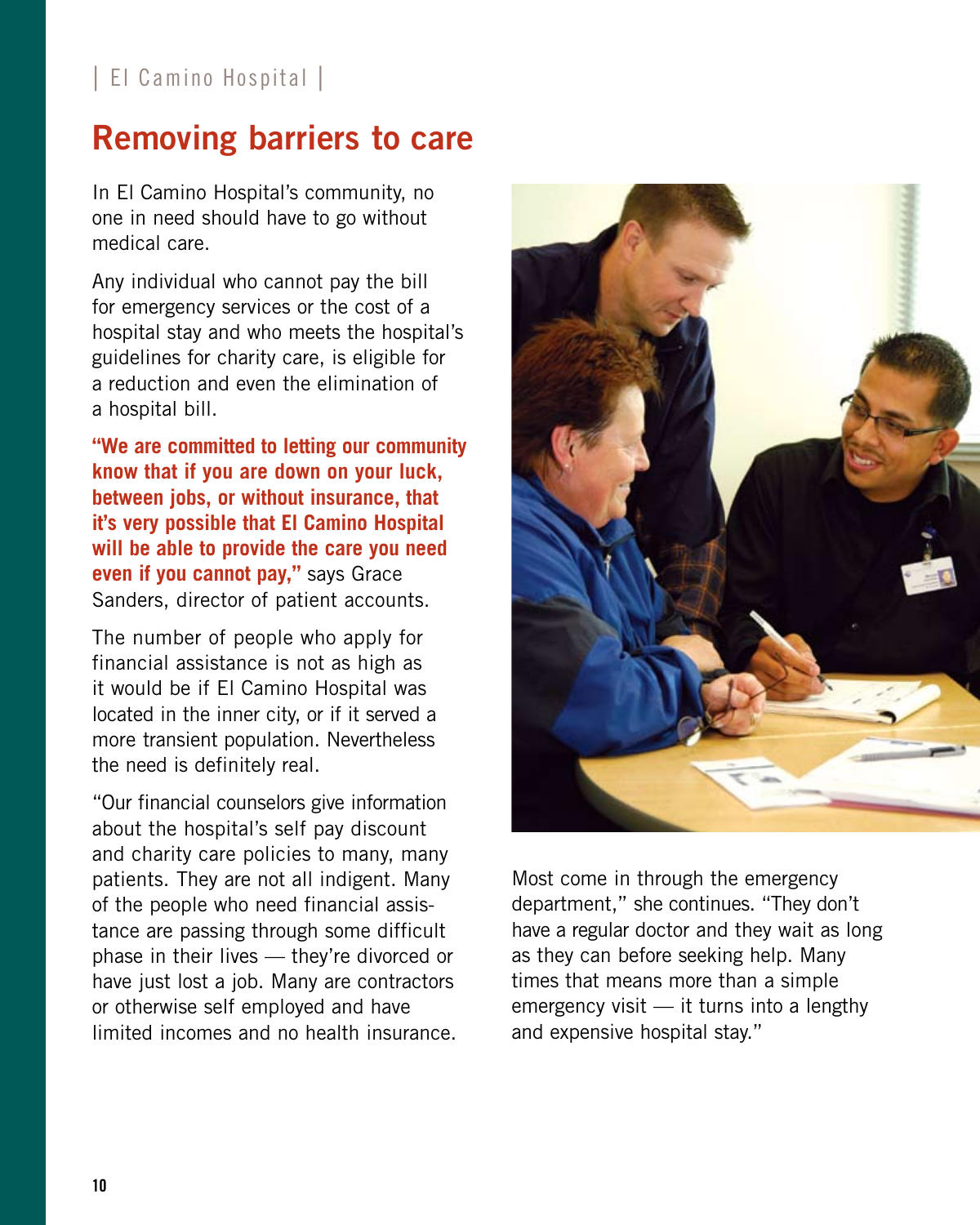With the cost of living in Silicon Valley higher than in most areas, El Camino Hospital has set its threshold for charity care higher than the national standard: an individual or family must show earnings at or below 400% of the Federal poverty level. The recommended guideline set by the State of California for non-profit hospitals is 350% of the Federal poverty level.

Using this formula, if an individual does not qualify for state and federal programs (Medi-Cal and Medicare) and makes no more than \$39,200 annually, he or she qualifies for charity care at El Camino Hospital. If a family — mother, father and a child — make no more than \$66,400 per household per year, they qualify.

For patients who make above this standard, the hospital can offer a second option: a 75% cash discount policy for patients who pay in cash. If they choose to do so, the hospital will spread out the remaining 25% in five monthly payments at no interest, and works with an agency in the community who has extended payments up to 12 months, also interest free.

#### **Highlights of our charity care program**

- El Camino Hospital strives to ensure that the financial capacity of our patients does not prevent them from seeking or receiving medical care at El Camino Hospital.
- Policy applies to both inpatients and outpatients.
- Applies to patients who are uninsured, underinsured, ineligible for government programs, and are otherwise unable to pay for their medical services.
- Patients must be at or below 400% of Federal poverty level (FPL).
- All information is kept confidential.
- To learn more about El Camino Hospital's charity care program, go to [www.elcaminohopsital.org/charitycare,](http://www.elcaminohospital.org/body.cfm?id=1358) or call 650-940-7220.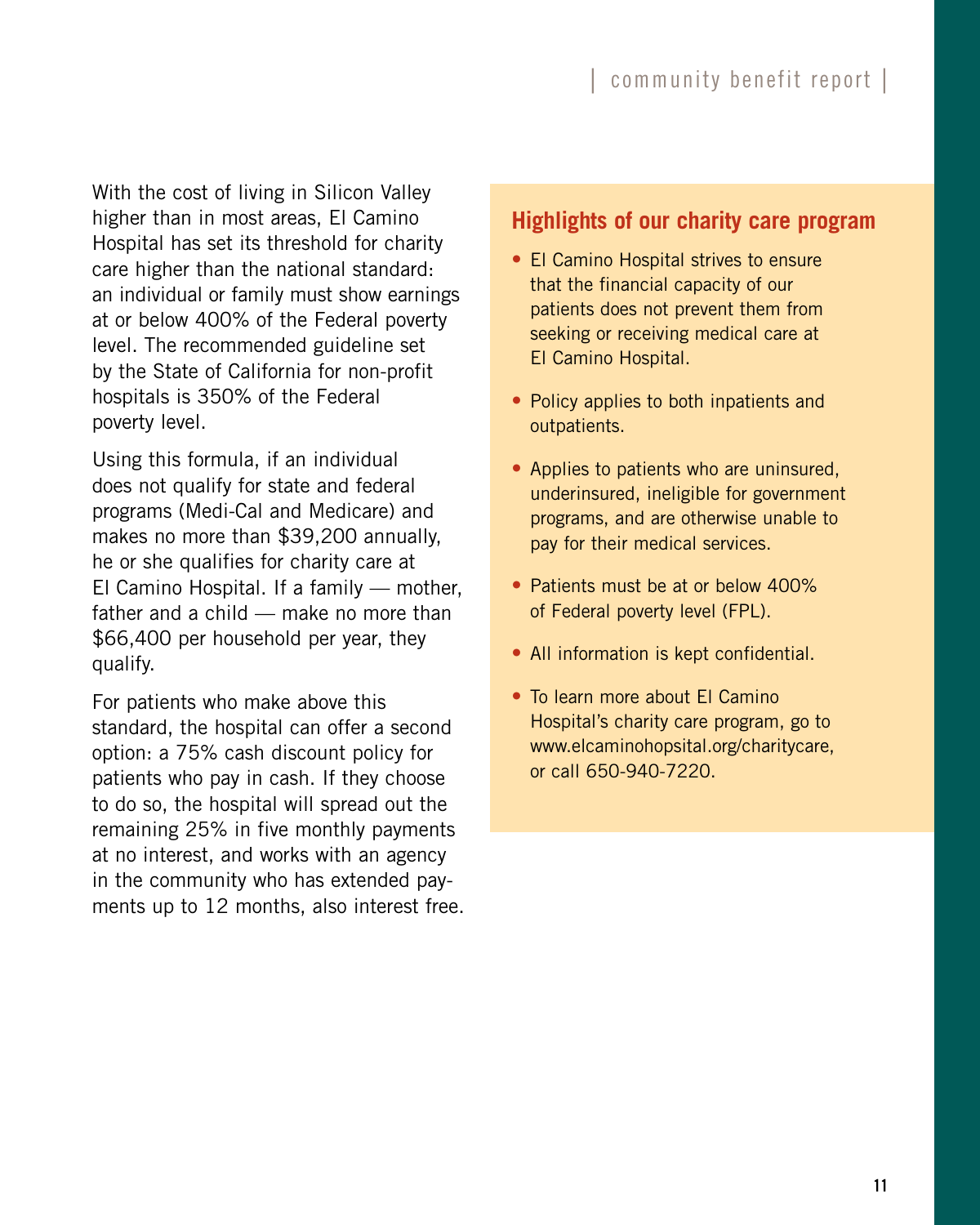### **A unique community need**

Since early 2006, 800 participants have been screened for evidence of heart disease risk factors at the hospital's South Asian Heart Center. Research shows that South Asians have a four times higher risk of coronary artery disease compared to the general population, with the disease often developing at an earlier age.

#### **Results of the first 17 months of screenings include:**

- The mean age of participants was  $44 \pm 11$  years.
- Most participants were born on the Indian subcontinent.
- Nearly a quarter (23 percent) had hypertension.
- Ten percent had diabetes.
- 36 percent had a family history of cardiovascular disease.
- 51 percent were overweight.
- 19 percent had an elevated fasting blood sugar reflecting insulin resistance or frank diabetes.
- There were alarming rates of cholesterol disorders, including low HDL levels.
- 15 percent of men and 9 percent of women had metabolic syndrome a combination of conditions linked to blood vessel inflammation, atherosclerosis and diabetes.

Participants coming to the Center reflect the Silicon Valley South Asian population (three percent of the area's population). They are young, highly educated, and mostly male. The percentage with risk factors for cardiovascular disease, even in individuals under the age 40, is extraordinarily high.

**"The data clearly shows that risk stratification and treatment of the Bay Area South Asian population is an unmet clinical need,"** says Dr. Cesar Molina, medical director of the center.

"One of the most important differences in our approach is the age at which we're screening individuals in our program," he says. "More than half of heart attacks among South Asians occur by age 50, and a quarter below the age of 40. The best available data indicates that habits that tend to protect individuals from heart disease — such as a vegetarian lifestyle, not smoking and being physically active — may not fully protect this population. That's why it is critical that we change the thinking not only of physicians, but also the South Asian community that is so profoundly affected."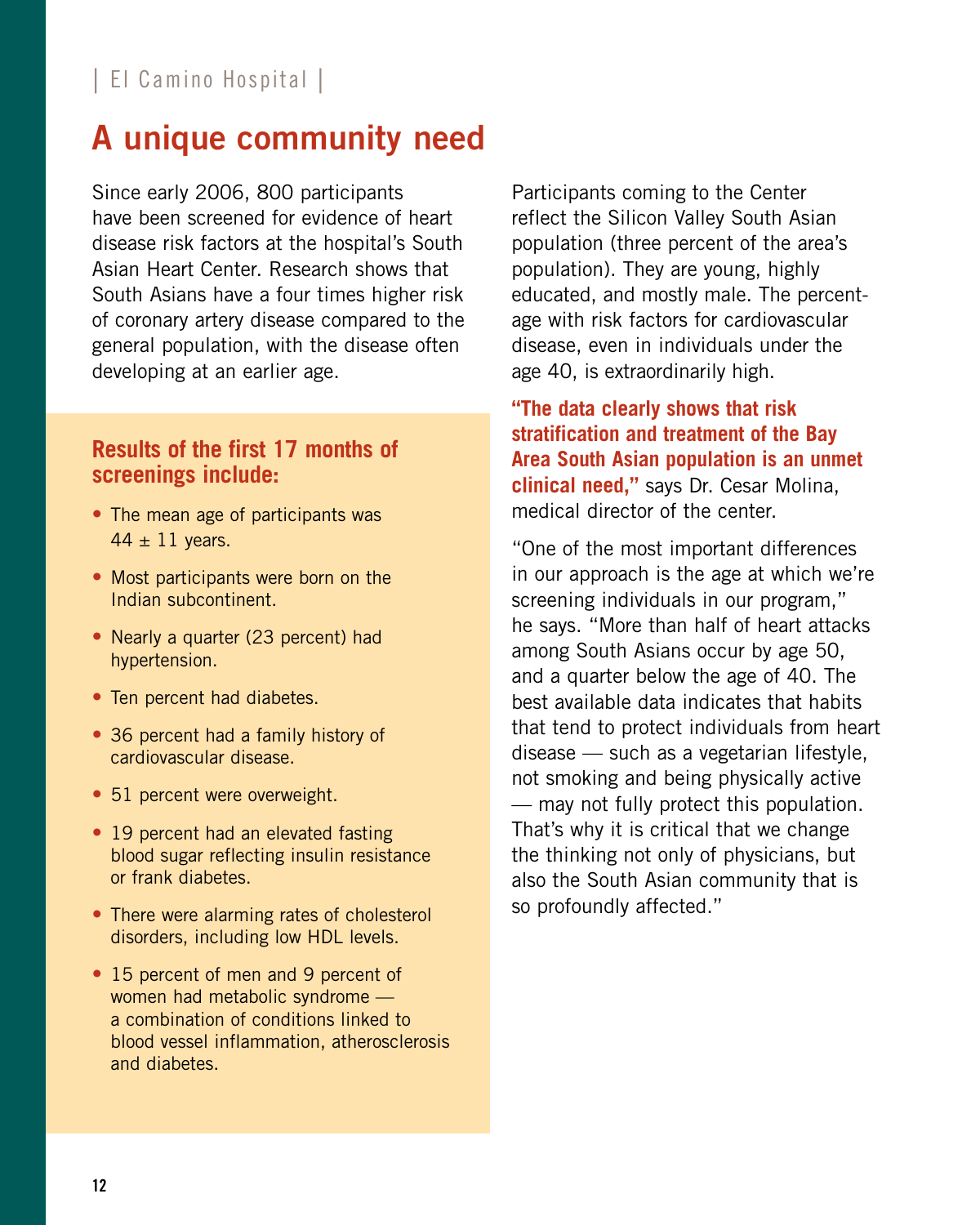#### community benefit report |

By 2010, it is estimated that South Asians — who trace their ancestry from India, Bangladesh, Pakistan, Nepal and Sri Lanka — will bear 60 percent of the world's heart disease burden. At this rate, by 2015 more than 60 million South Asians will suffer from coronary artery disease. The South Asian Heart Center is the first non-profit organization in the world devoted to combating this worldwide epidemic.

With input from a community-wide task force of cardiologists, internists, nurses, nutritionists and family physicians, the Center developed a comprehensive health risk assessment, factoring in family history, medical history, diet, activity, stress and advanced lipid and metabolic testing.

Since the launch of the South Asian Heart Center at El Camino Hospital, the center has conducted outreach to primary care physicians, cardiologists and endocrinologists to raise awareness of the unique coronary artery disease risks of this population and to ask them to adopt these screening protocols for their South Asian patients. More than 400 physicians have attended its symposia, lectures and workshops.

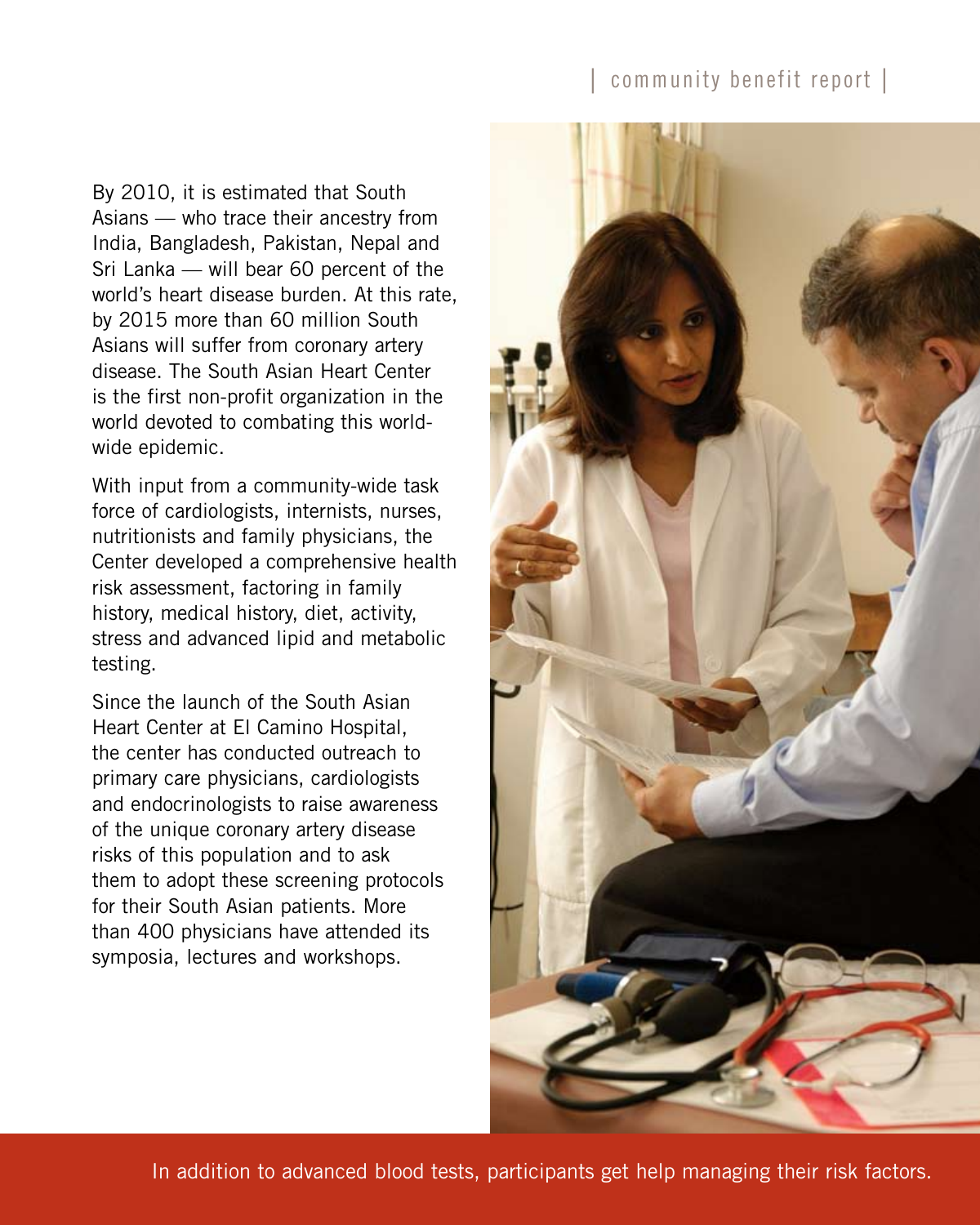### **Simple checkup likely saved his life**



When Sunnyvale resident Lori Chavers saw the ad for a free skin cancer screening clinic at El Camino Hospital last May she quickly phoned to make appointments for her family. She knew how valuable regular cancer screenings can be; just four years previously, her husband's regular physical checkup revealed prostate cancer, caught and treated in its earliest stages.

Her husband, 54-year-old Sidney Chavers, wasn't surprised when El Camino Hospital dermatologist Dr. Andrew Menkes, who examined Chavers at the screening, suggested a biopsy for one of Chavers' moles. His regular dermatologist had singled out the still-small, but suspicious-looking spot for "wait-and-see" consideration.

Nonetheless, Chavers was stunned when the biopsy came back positive for melanoma, the most serious type of skin cancer. Fortunately, melanoma is nearly 100 percent curable if caught early enough and Chavers' cancer was in an early stage.

**"People are usually shocked when they are told that they have a suspicious lesion, because they do not expect it, which is the point of doing the screening,"** said Dr. Menkes. "The fact is that few people know what a cancerous lesion looks like."

Despite a myriad of warnings in recent years, most people still don't appreciate what a serious threat skin cancer can be,

Hot rod specialist Sid Chavers is now a believer in screenings.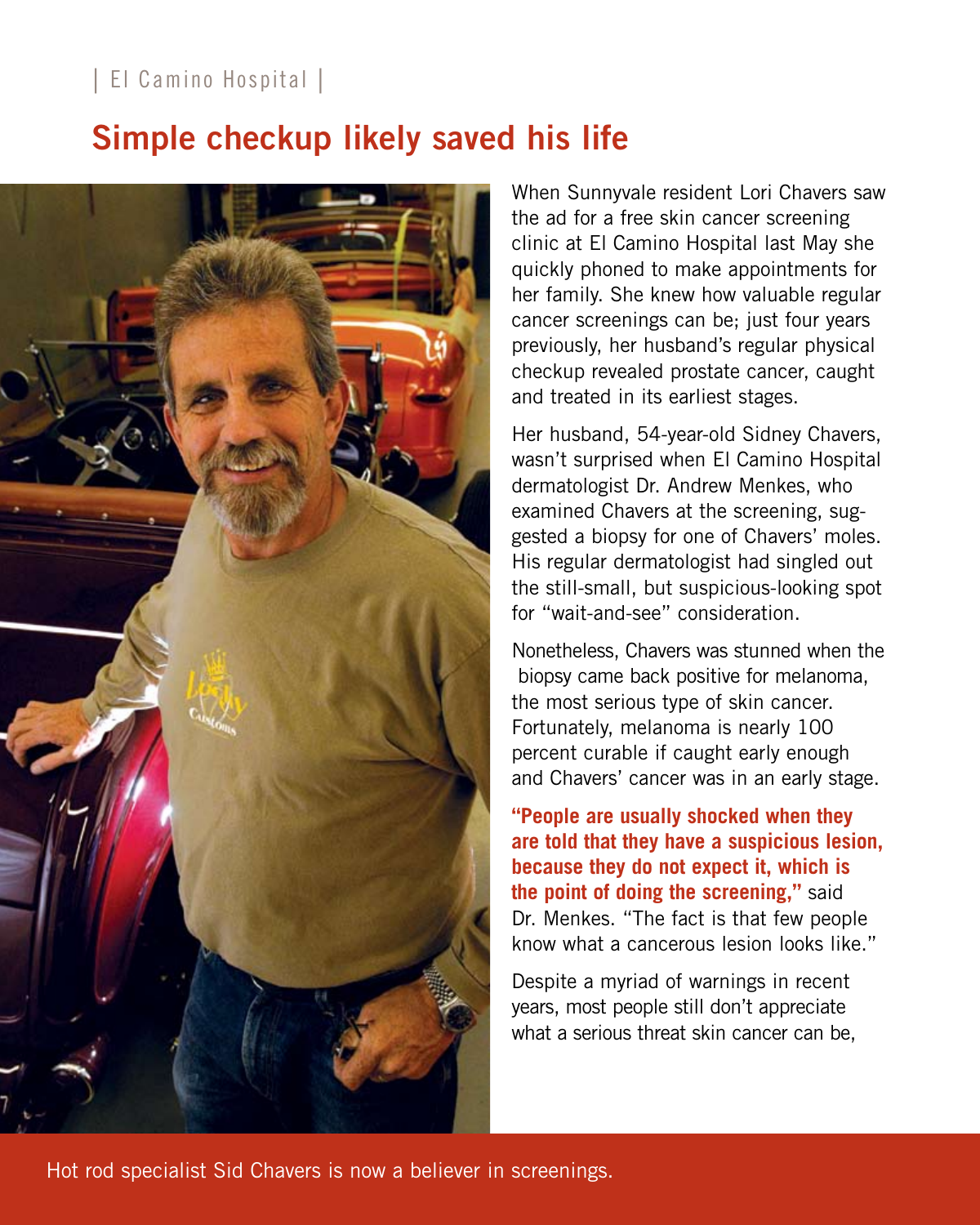as El Camino Hospital's recent screening demonstrated. Of the 228 people screened, 43 (19 percent) had conditions serious enough to be recommended for biopsy, a procedure that collects a tiny piece of skin for microscopic analysis. While nearly all skin cancers can be successfully treated when caught early, many people miss or ignore the warning signs.

Chavers, who does custom interiors for hot rods, was lucky enough to catch his condition early. The American Cancer Society estimates that nearly 8,100 notso-lucky people will die from melanoma this year, with 60,000 new cases occurring. And, that's just one of the three skin cancers that together result in more than 1.3 million new cases annually in the U.S.

Over 90 percent of skin cancers are caused by excess, unprotected sun exposure. Chavers, a lifelong water skier who suffered countless sunburns before becoming aware of the potential associated risks, is now a dedicated user of sun screen and wears long sleeves.

"It's hard to convince people they should get screened regularly and take precautions against over-exposure," Chavers said. "I have friends in their 30's and 40's who resist the idea of any kind of check-up. But it's so easy. Go now. Get it done! It's literally a no-brainer."

#### **Early detection a key to good health**

Each year, El Camino Hospital offers a variety of health screenings to the community. Screenings this year stressed the importance of early detection for skin cancer and for peripheral vascular disease (PVD) — clogged arteries in the legs.

#### **Skin cancer screening — May 2007**

| People screened                                                | 228                |  |  |
|----------------------------------------------------------------|--------------------|--|--|
| <b>Biopsies recommended</b>                                    | 43 or 18%          |  |  |
| <b>Referrals</b>                                               | 118 people or 52%  |  |  |
| <b>PVD screening — September 2006</b>                          |                    |  |  |
| People screened                                                | 36                 |  |  |
| Abnormal ABI (ankle/<br>11 people or 30.56%<br>brachial index) |                    |  |  |
| <b>Brachial blood</b><br>pressure $\ge$ 140                    | 3 people or 8.33%  |  |  |
| <b>PVD screening — November 2006</b>                           |                    |  |  |
| People screened                                                | 69                 |  |  |
| <b>Abnormal ABI</b>                                            | 15 people or 21.7% |  |  |
| <b>Brachial</b><br>pressure $\ge$ 140                          | 10 people or 14.5% |  |  |
| <b>Brachial</b><br>pressure $>=$ $160$                         | 3 people or 4.3%   |  |  |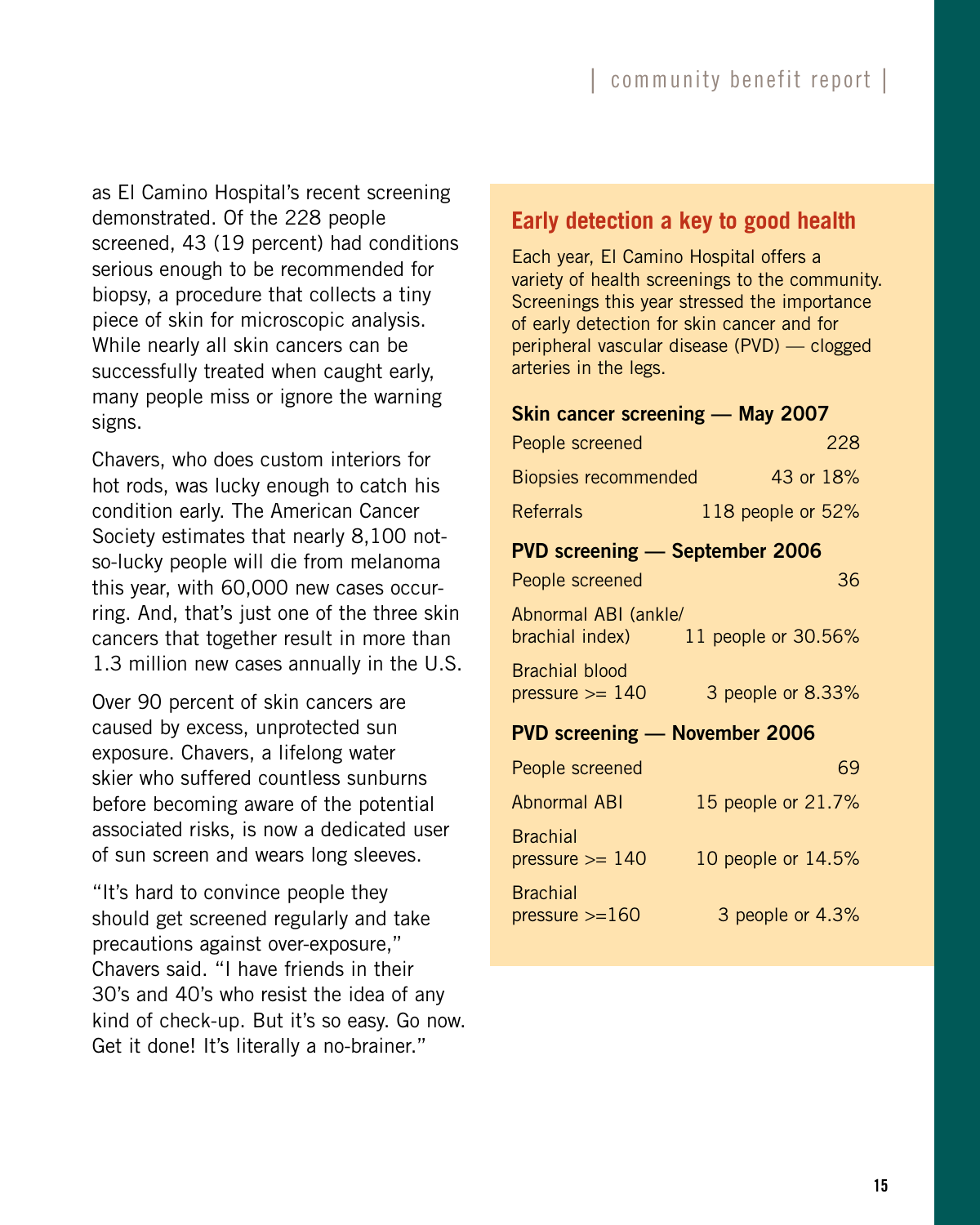### **Two who took time out to help others**



For **Nidia Farruguia, outreach medical services coordinator at the RotaCare Clinic**, it was a little four-year-old boy, badly burned by hot water while his family was cooking breakfast, who confirmed for her why she had decided to go to Cusco, Peru with Interplast in early March 2007. The boy had been treated by Interplast doctors before. After his surgery, he told his father that he would be okay — the strangers who were helping him were doing it because they love him. **"Although he was only four, he was able to see that when people help each other — whether providing assistance at a clinic like RotaCare or by doing a life changing plastic surgery through Interplast they do it because of love."**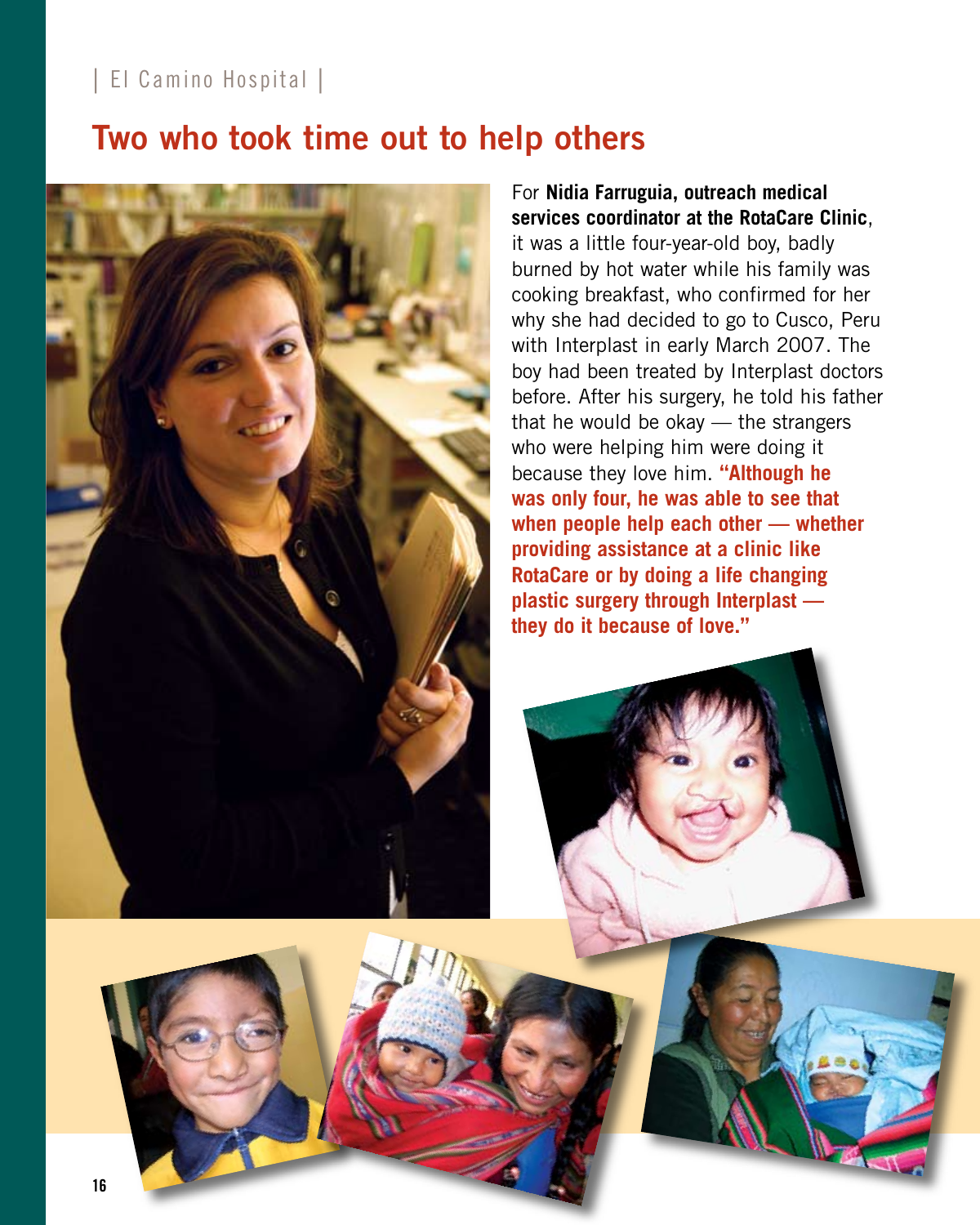**Obstetrician Dr. Ann Wong** and a colleague took some time out in autumn 2006 to work at a 50-bed hospital in Northern Pakistan. "Because we live in such abundance here in the United States, this medical mission was a way, although small, to be able to give and offer help to others," she says. Throughout the day, she and her colleagues saw many patients in the clinic who would travel to the hospital in the morning and wait until they were able to be seen. Accompanying Dr. Wong constantly was a young female Pakistani family practice doctor who wanted more OB/GYN training, and who also served as her interpreter. Dr. Wong performed gynecologic surgeries, did cesarean sections, managed many high-risk OB patients, encountered perinatal emergencies, stillbirths, neonatal deaths. They also attended an infant who died from malnutrition. **"The trip offered me insight into the practice of medicine in a completely different cultural setting. With limited resources, good medical care may still be rendered. Perspectives change when you learn not to take anything for granted."**



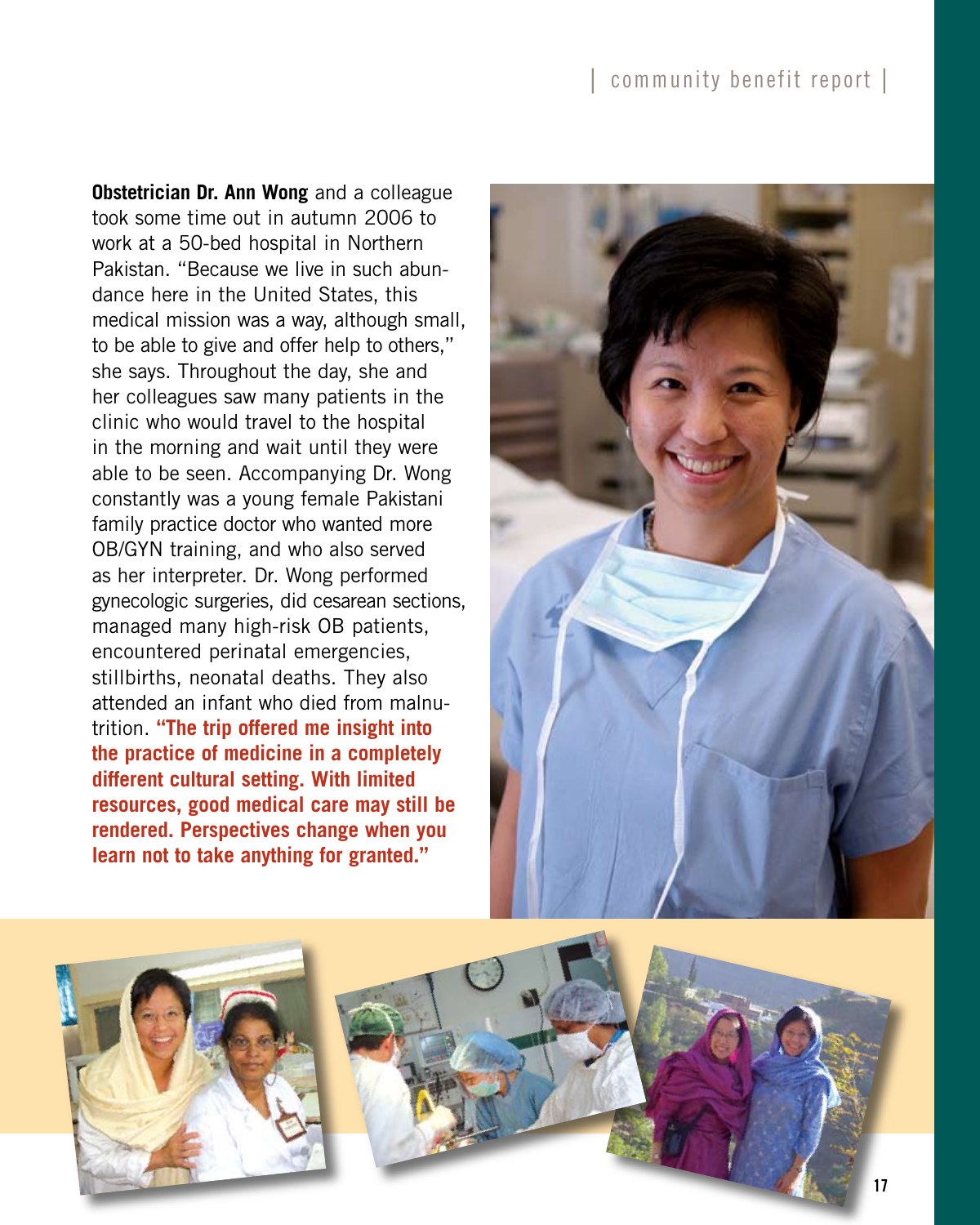### **Community benefit data summary Fiscal Year 06–07**

| Traditional charity care         |               | 826,077    |
|----------------------------------|---------------|------------|
| Unpaid costs of Medicare         | $\mathcal{F}$ | 20,617,753 |
| Unpaid costs of Medi-Cal         | $\mathcal{F}$ | 15,130,769 |
| Other public programs            | $\mathcal{P}$ | 50,000     |
| Community health services        | $\mathcal{P}$ | 1,028,036  |
| Health professions education     | $\mathcal{P}$ | 1,666,785  |
| Subsidized health services       | $\mathcal{F}$ | 15,964,281 |
| Donations to other organizations | $\mathcal{P}$ | 649,249    |
| Community benefit operations     | $\mathcal{P}$ | 67,127     |
| <b>Total</b>                     |               | 56,000,077 |

*Community benefit calculations of financial assistance, Medi-Cal and Medicare costs are based on the uncompensated cost of care, not charges.*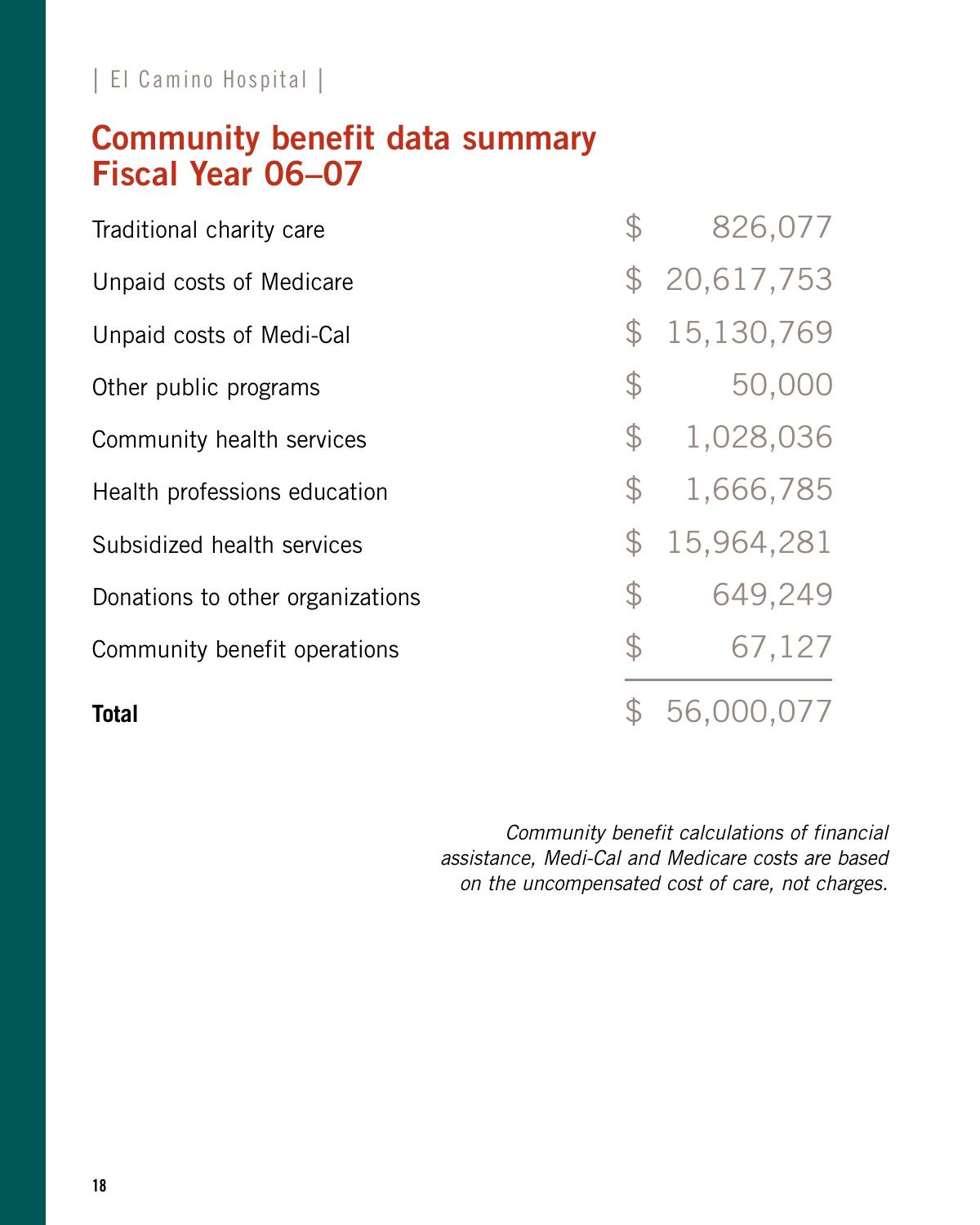### **2006-2007 Community Benefit Programs**

| Advance health care planning/                   | Health Library & Resource Center     |  |
|-------------------------------------------------|--------------------------------------|--|
| Advance Directive assistance                    | Health screenings                    |  |
| Behavioral health services                      | <b>HICAP</b> counseling for seniors  |  |
| Blood pressure screening                        | Immunization program                 |  |
| Charity care program                            | Lifeline                             |  |
| <b>Clinical trials</b>                          | <b>Maternal Connections services</b> |  |
| <b>Community Wellness Lecture Series</b>        | <b>Older Adults Transition</b>       |  |
| Diabetes management                             | Program (OATS)                       |  |
| Dialysis services                               | Palliative care program              |  |
| Education and training for future               | RoadRunners transportation service   |  |
| health care professionals                       | RotaCare Clinic                      |  |
| <b>Eldercare services</b>                       | Scholarships                         |  |
| <b>Emergency care</b>                           | Speakers bureau                      |  |
| Flu shot program                                | Subacute care                        |  |
| Grants through El Camino Hospital<br>Foundation | Support groups                       |  |
| Health insurance counseling                     | Wellness programs                    |  |